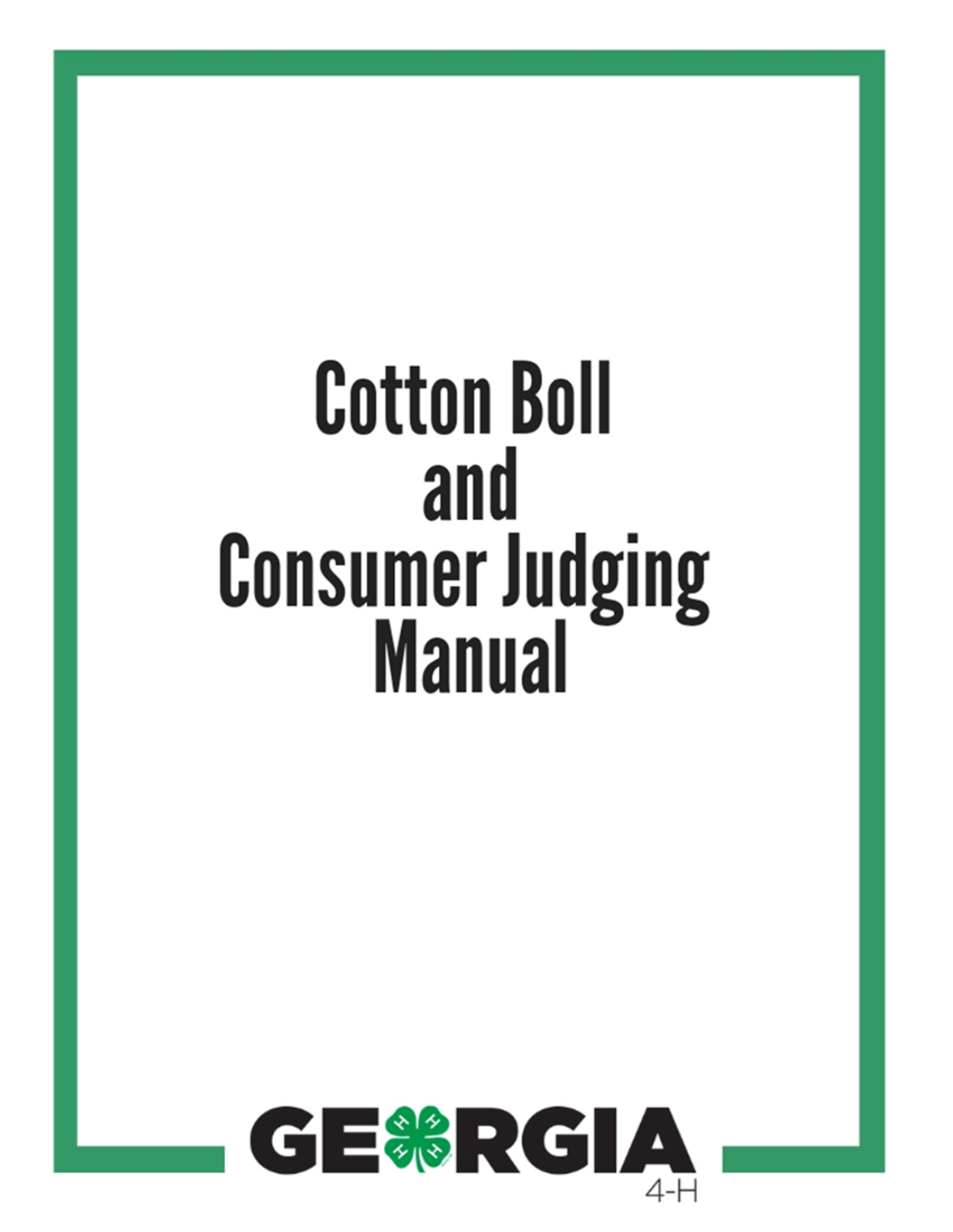### **How the Contest Works**

 You've already proven you're a sharp decisionmaker, just by deciding to learn about the 4-H Cotton Boll and Consumer Judging contest! You're going to do well in this activity. We can tell already!

 You're eligible to compete in the 4-H Cotton Boll and Consumer Judging as part of a Junior team for Cloverleafs and Juniors, or as part of a Senior team for Senior participants. Your county may have a maximum of 20 Junior team members and 20 Senior team members.

 We developed this program because we want to help you learn how to:

- Understand the importance of cotton as an agricultural commodity.
- Promote cotton in communities.
- Make knowledgeable, rational decisions when purchasing goods and services.
- Select, use, maintain, and dispose of goods and services in ways that maximize resources.
- Obtain clothing, goods, and services to meet needs and reflect lifestyles, personal values, and goals.
- Act as responsible consumer-citizen with an understanding of the rights and responsibilities of the consumer, business, and government.
- Learn to communicate reasons for choices made.

The Cotton Boll and Consumer Judging contest is designed to see how well you have learned to do the above skills. The contest is made up of two competition areas: Classes and presentations (advertisements/commercials). You will judge 4 classes of items. Each class contains 4 similar items- numbered one, two, three, and fourand has an accompanying situation statement. This statement describes a consumer and gives the needs to be considered when he/she makes a decision to purchase the item. Factors influencing these needs include the person's age, gender, available money, lifestyle, school, or job status, preferences or other requirements that depend on the item given and the individual in the situation.

### **The Judging Procedure**

For each class, you read the situation statement, examine the four items, and make a decision on the placing. You should rank the items in order from best to worst choice; then mark the placing on a standard judging contest card which you can get from your adult leader.

 All contestants give reasons on one class. You will judge classes one through four and then give oral reasons on class four. You will be given adequate preparation time to organize your reasons. Points are deducted if notes are used.

### **Presentations: Commercials and**

### **Advertisements**

 Juniors prepare a poster (no larger than 14x22) that promotes cotton and use that poster in presenting a 30-second cotton commercial. A penalty is given if notes are used. Posters are often displayed in your county following the contest. Be creative and learn something about cotton.

 Seniors prepare and present a 90 second speech/advertisement about cotton. A penalty is given if notes are used.

### **Contest Class Scoring**

 The contest official determines the correct answers or rankings in each class of items. These rankings are called placings and they become the basis for scoring. In addition to placing, the official determines the cuts. Cuts include how close the official feels the pairs were (the lower the cut, the closer the pair), so cuts determine the penalty a contestant receives when his placings do not agree with the official.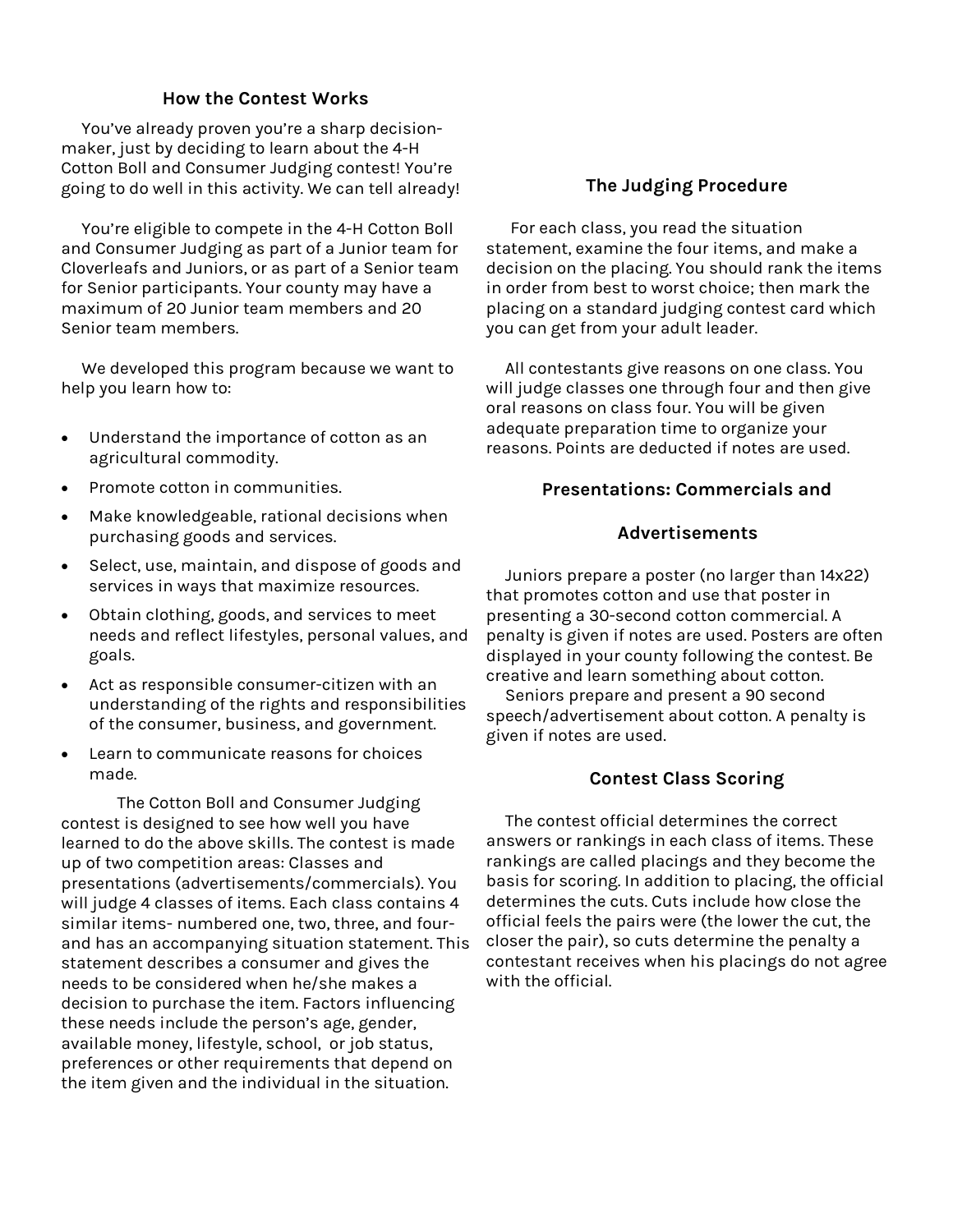### **How Consumers Make Decisions**

 Decisions; we make them every day. Major decisions, such as which college to attend, may have longer lasting effects than minor decisions, such as what color coat to buy. Some decisions are made hastily while others are thought out and planned step-by-step. It is important to make the right decision and learning how to be a qualified consumer judge will help you. Listing all options, viewing the facts objectively, and determining which option is best for your situation is what it takes to be a smart consumer.

 We've compiled this manual in order to help you better understand the process of decision making and how to make the wisest decision. Let's begin by looking at the basics, the driving factor behind consumer decisions, needs versus wants.

### **Needs Versus Wants**

Needs should be your first priority when making a decision. There are basic human needs essential to each of us:

- Survival: food, clothing, shelter
- Safety and Security: physical, economic
- Social: a sense of belonging
- Self-Esteem: sense of self-respect, worthiness
- Fulfillment: use of talents and creativity; meeting goals through your own efforts.

More often than not, however, many of the daily decisions we make are made on our wants/desires instead of considering our needs. There are several factors that influence our wants and the lifestyle we wish to live. These factors do not consider the basic human needs and instead result in our personal preferences. These factors behind why consumers buy are:

- Values: The ideas that are important to us.
- Goals: The aims we set for ourselves. Goals can be long-term (3-5 years or longer), medium term (1-4 years), or short-term goals (3- 6

months).

- Age and Gender: Your age and gender may influence interests and preferences.
- Peer Pressure: Peer Pressure increases the need for self-esteem and the desire to belong. Purchasing the latest trend often fulfills the want to fit in.
- Family Influence: Preferences often develop as a result of family heritage and opinions of family members. These preferences are often beneficial because they are often based on previous experiences.
- Advertising: Decisions are greatly influenced by ads which seem to meet your own needs and desires. Some are image builders. These are ads which use famous movie or TV stars to endorse products. When you buy those products, you feel better about yourself because a certain famous person used it. Some use association with famous people, such as sports stars. For instance, if you eat a certain cereal, you'll become strong like a popular athlete. Some build on snob appeal," where only the best will do for you. Others use the down-home strategy, appealing to a natural lifestyle, no-frills person.

As you can see, quite a few factors influence your wants and needs. Sometimes, these factors can take your wants to extreme levels. It's very easy to make ourselves believe that some of our wants are truly our needs. This is called rationalization. Think about each of these influences before you make a decision and realize the impact they have upon your own wants and desires.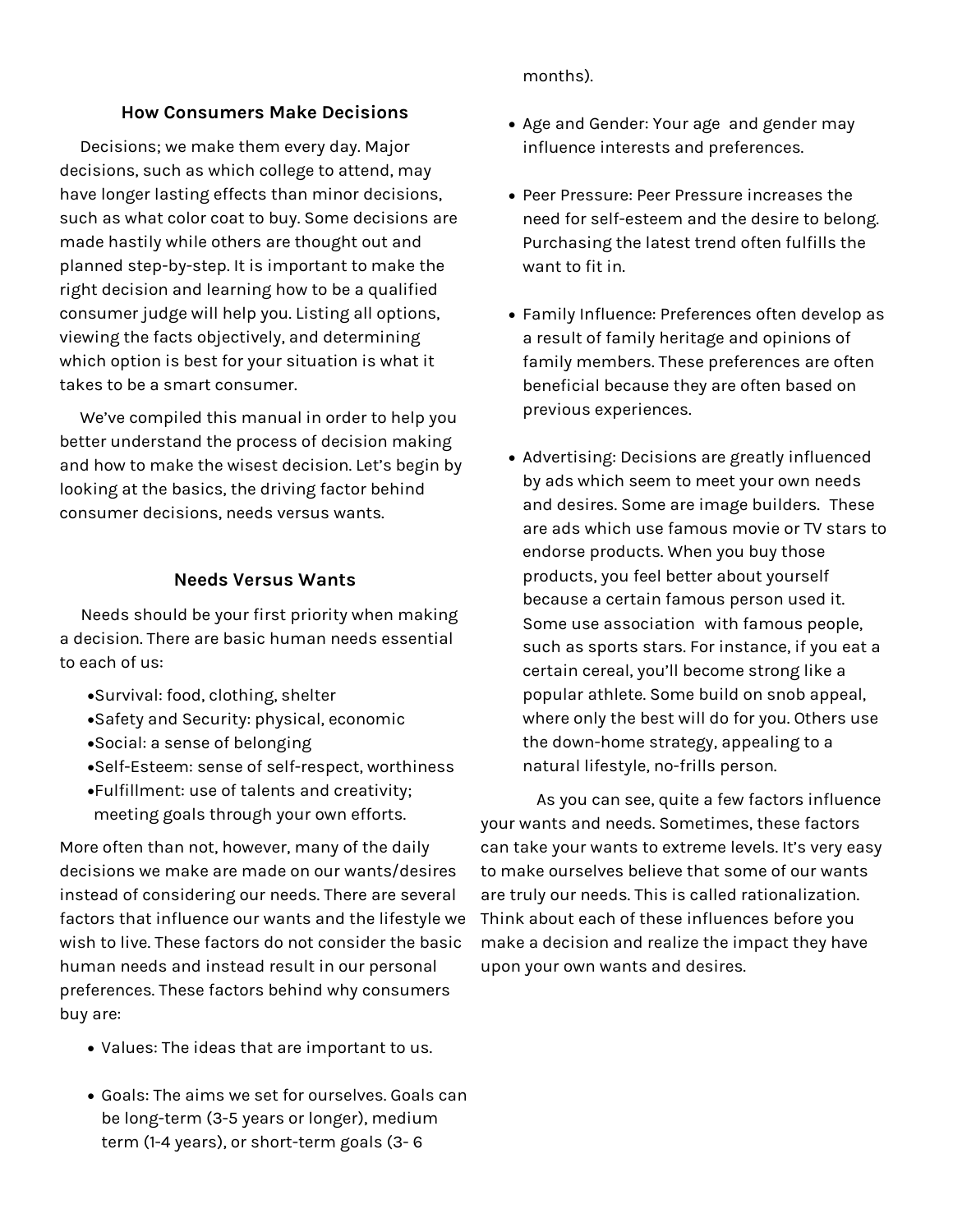| <b>The Process</b>                                                                                             | <b>General Consumer</b>                                                                                                                   | <b>Cotton Boll and Consumer</b>                                                                                                                                                                                                                                        |
|----------------------------------------------------------------------------------------------------------------|-------------------------------------------------------------------------------------------------------------------------------------------|------------------------------------------------------------------------------------------------------------------------------------------------------------------------------------------------------------------------------------------------------------------------|
|                                                                                                                | <b>Application</b>                                                                                                                        | <b>Judging</b>                                                                                                                                                                                                                                                         |
| 1. Identify the situation                                                                                      | 1. Identify the consumer<br>situation.                                                                                                    | I'm to judge a class of<br>1.                                                                                                                                                                                                                                          |
|                                                                                                                |                                                                                                                                           | (Example: shirts)                                                                                                                                                                                                                                                      |
| 2. Analyze the situation                                                                                       | 2. Study the situation to see the 2. What important factors need<br>important factors to be consid- to be considered for the con-<br>ered | sumer situation? Quality, price,<br>style, appropriateness, care<br>required, and needs of the<br>individuals are all some things<br>to think about.                                                                                                                   |
| 3. Identify and examine all<br>alternatives                                                                    | 3. Study the possible consumer 3. The alternatives for this<br>alternatives                                                               | class are 4 very similar dress<br>shirts.<br>1. 100% cotton pinpoint<br>oxford cloth; \$26.00<br>2.60% cotton, 40% polyester<br>oxford cloth; \$15.00<br>3.60% cotton, 40% polyester<br>oxford cloth; \$18.00<br>4. 65% polyester, 35% cotton<br>oxford cloth; \$11.00 |
| 4. Weigh the alternatives and<br>choose the best one based on<br>your knowledge and the<br>resources available | 4. List the pros and cons                                                                                                                 | 4. When considering quality,<br>price, appropriateness, and<br>care required, shirt #3 seems<br>to be the best buy for the<br>situation.                                                                                                                               |
| 5. Select the best alternative.                                                                                | 5. Select the best alternative<br>based on your knowledge, the<br>resources, and the available<br>alternatives.                           | 5. I place this class of shirts<br>3-2-4-1 for the following rea-<br>sons.                                                                                                                                                                                             |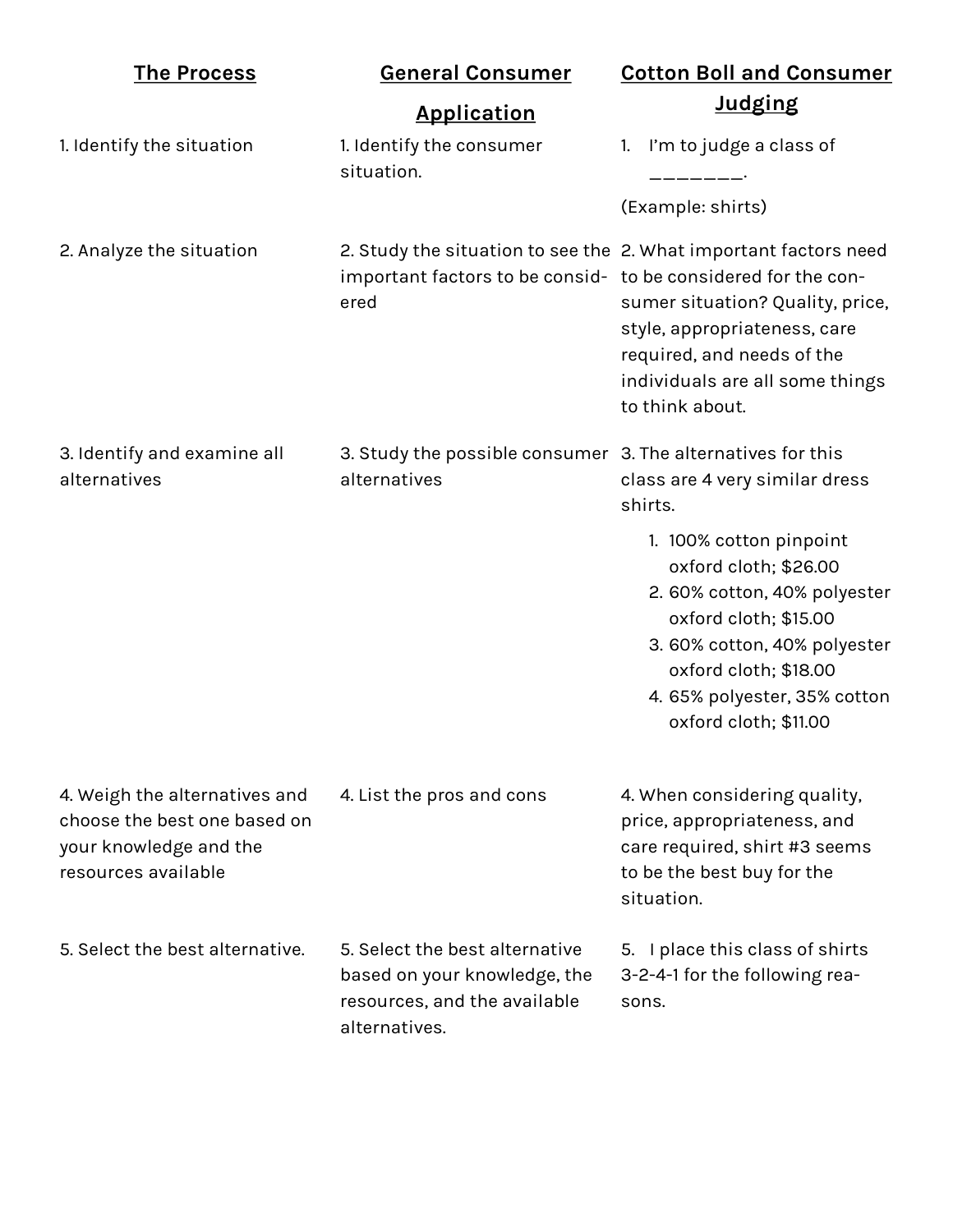### **Consider Your Options Before You Buy**

In today's society, the number of places to shop has become endless along with the variety of products one could purchase. Before making your final decision on which product and where to buy, consider these options first:

- Department Stores Discount Stores
- Classified Newspaper Ads

Garage/ Yard Sales

- Specialty Shops
- Auctions

Estate Sales

Closeout Sales

- Shopping Malls
- Secondhand Stores
	- Internet
- Mail-Order Catalogs

Factory Outlets

Home Parties

 Once you have compiled a list of places to purchase the product, it is then time to compare the different products available. An easy way to do this is to use a comparison chart. You can find a sample chart on the next page. This chart provides an easy format to use for the comparison of several products and key factors of those products, such as:

**Cost:** Cost can be compared between stores and between the product varieties.

**Quality:** How the product has been constructed, features, and accessories.

**Availability:** Is the product in stock or does it have to be special ordered?

**Discounts:** Does the store offer a discount or rebate on the purchase of this product??

- **Assembly:** Is the product ready to use or is some assembly required: are other skills or tools needed for assembly and how long will it take?
- **Warranty/Guarantee:** Is the warranty full or limited? A full warranty should always be written and covers the repair of the object with

no cost to the consumer. A limited warranty only covers certain parts listed in the warranty itself.

**Return Policy:** Does the store have a return policy? What is the return policy? Is a receipt needed or can a store credit be issued if the receipt is lost? What is the time period after a purchase in which the product can be returned?

**Reputation of the Dealer**: Is the dealer knowledgeable about the product? Is the dealer well respected within the community?

### **Sources of Information on Products**

 When comparing products, consider these sources for possible product information:

- Family/ Friends
- Product Website
- Recall Lists
- Previous reviews
- Stores
- Advertising
- Manufacturers
- Consumer Awareness website
- **•** Better Business Bureau
- Food and Drug Administration
- Reviews from previous buyers
- Consumer Product-Testing Organizations
- Seals of Approvals—such as the American Gas Association, the Association of Home Appliance Manufacturers, and Good House Keeping are given to products that meet certain criteria standards set by industries or other private organizations.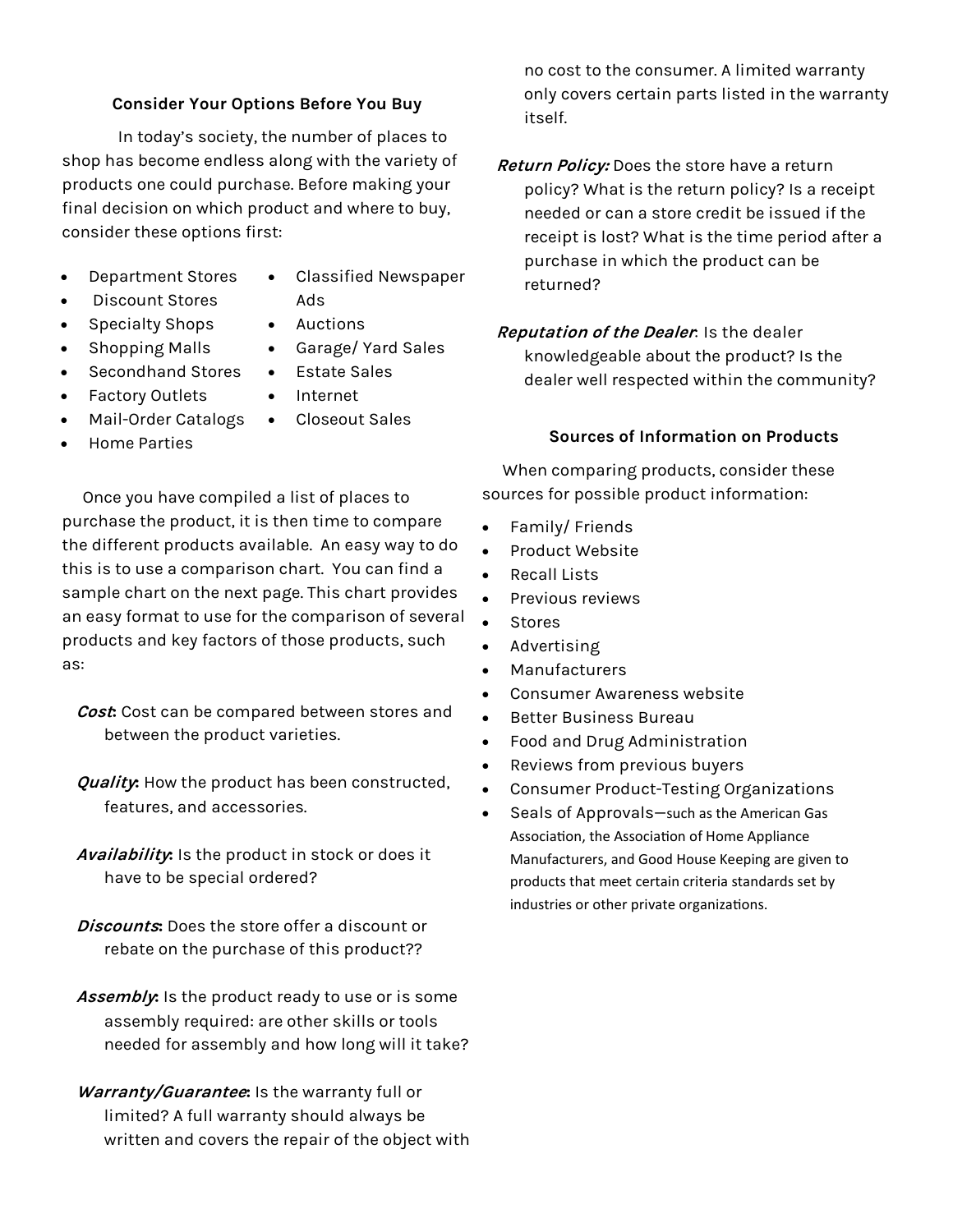### **Why Do People Shop Where They Do?**

People's shopping patterns may be influenced by:

**Time**: Shoppers may choose certain stores because they can get in and out quickly.

- **Prices**: Some shoppers choose a store because of the low prices, double coupons, or bonus bucks. These shoppers are known as bargain hunters.
- **Convenience**: Location plays a large role in where some shoppers choose to buy. The prices may not be the lowest in town, but the store is in a location that is more convenient to the consumer.
- **Service:** Courteous and friendly staff that deliver excellence service is the reason why many people shop where they do.
- **Status:** Prestige or status is important to some shoppers who need reassurance about their taste or need to be seen in the right place.
- **Credit:** The ability to use a store credit card or to cash checks persuades some shoppers to shop where they do.
- **Individuality:** Unique, unusual, or rare items influence some people to seek out certain places that are normally out but that satisfy their desire for these products.

# Sample Comparison Chart:

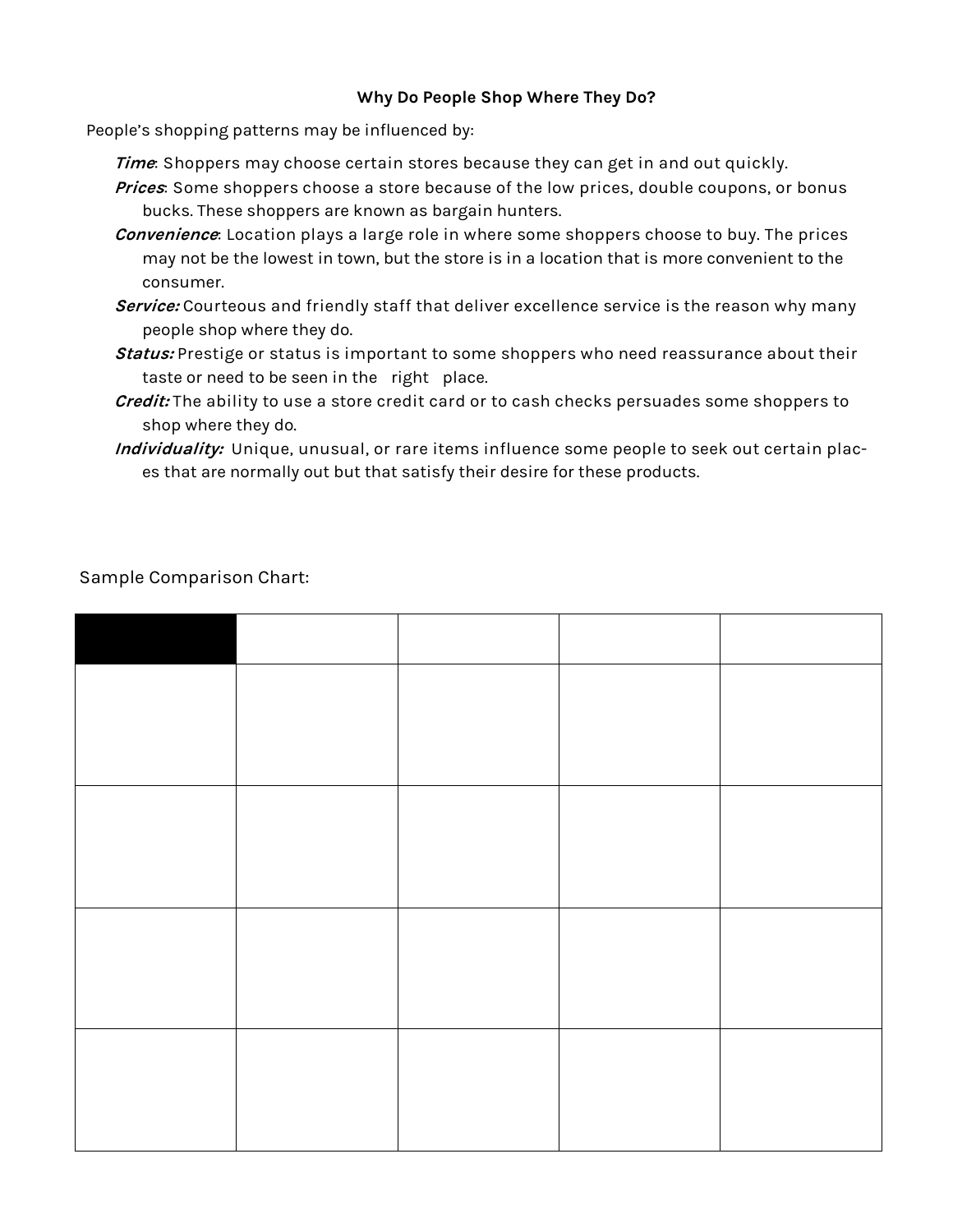# **Do's and Don't When Shopping**

### **Do's:**

- *Do* Shop around. Compare different products and services in order to find the best price. Use comparison tools online to compare items between different companies. This saves time and money.
- *Do* Research the product before you buy. Use the internet, consumer reviews, and all other available resources to find the best product for you.
- *Do* Get the facts before you buy. Read labels, seals, and instruction books. Keep the information for future reference in order to properly care for the product.
- *Do* Read and understand contracts completely. Once you sign, you are obligated to that contract. Ask questions and don't sign unless you agree with everything completely.
- *Do* Return a purchase that is damaged. That is your responsibility.

### **Don'ts:**

- *Don't* make a hasty purchase. Hasty decisions cause you to spend money you might not need or have to spend. Consider your needs and wants before buying.
- *Don't* buy the trendy or in things just to be popular. Trends end and leave you with items that are no longer popular. You will spend mega bucks on items that no longer contain any value.
- *Don't* try to Keep up with the Joneses." Purchase items that are important to you, not items that are expensive and may impress people.
- *Don't* be afraid to say no. Peer pressure or pressure from a salesperson often results in you buying things you really didn't want to begin with.
- *Don't* buy a product just because it's newer. The older version is just as good as the newer one and many times a free upgrade can be found that updates the older version.
- *Don't* buy based solely on the brand name. Sure, the Apple computer may be cool, but a less expensive laptop can be purchased that would be just as useful.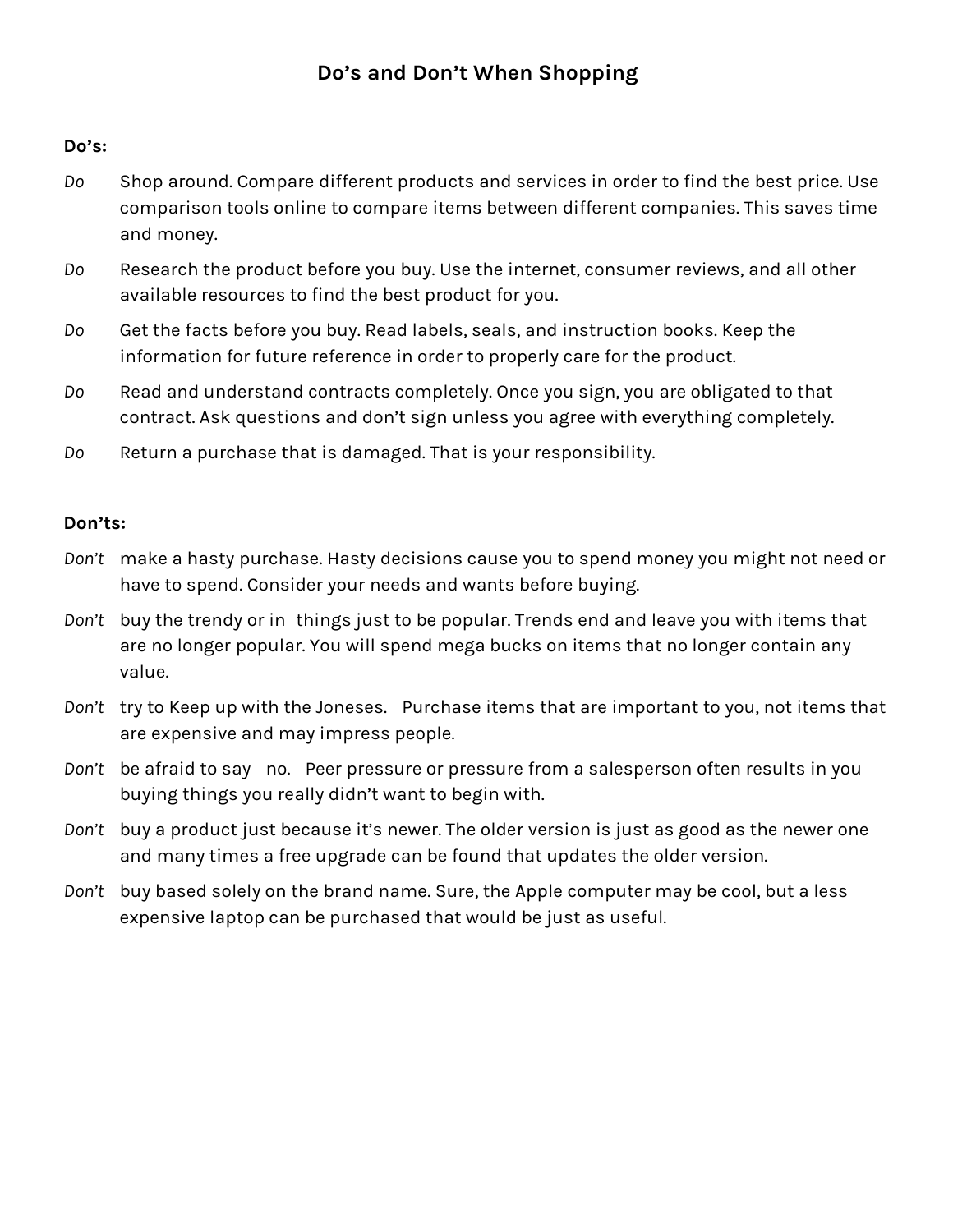# **Advertising Advice**

Advertising provides consumers with a tremendous amount of information. Advertising serves to introduce a new product, inform consumers about differences, upgrades, or improvements, and persuades consumers to visit the store or online website to buy the product. Remember, the purpose of advertising is to make a profit. Advertisers capture the interest of consumers through various techniques, such as emotional appeals. Emotional appeals include:

- Popularity: to be one of the "in crowd"
- Escape conformity: Be the real you; be unique
- Experience real life
- Save money
- Social Status
- Feel safe and secure from buying a certain product
- Support a charity
- Be trendy

The pictures or visual aids used by advertisers also influence the response consumers have to advertisements. Many times the photos or visual aids are used to engage consumers in a story that is being told, demonstrating what the consumer's life could be like *if only they had that product.* Many times, advertisements aim at our deepest desires or fears, causing us to rush out and buy the product being advertised. As a teen you are the target for much of this advertising. To intelligently and productively use advertising you should:

- See beyond the "glitz" of the advertisement and find the useful facts
- Realize that most ads list only the desirable qualities of the product and omit any additional terms, conditions, or additional accessories that the consumer may require for that product.
- Understand the reasons behind what makes an effective advertisement.

**Notes**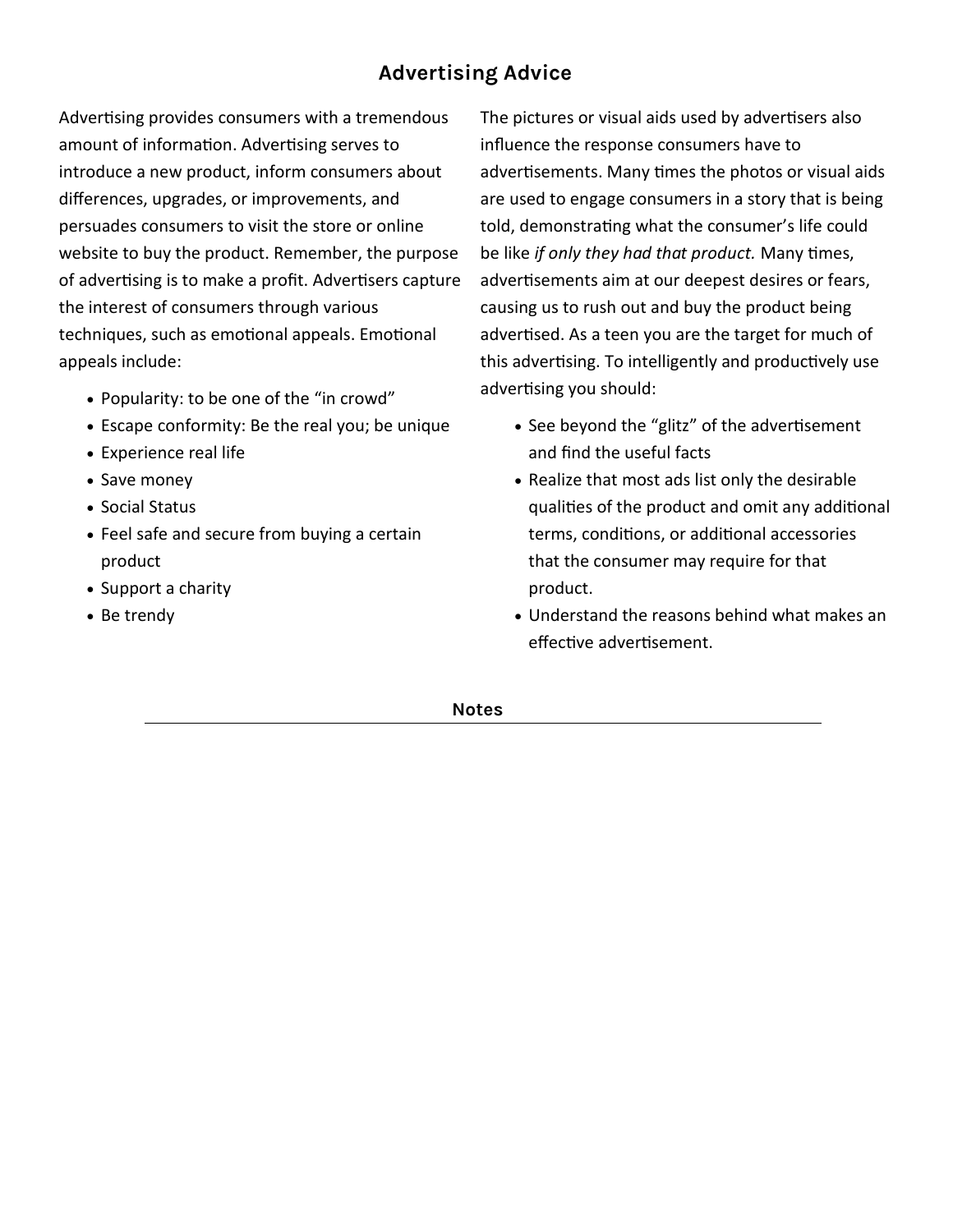### **How to Be an Expert Judge**

You use your best judgment every time you make a decision. Factors such as time, energy, price, quality, need, and possible consequences are considered when making any decision, consciously or subconsciously. A level of importance is placed on each of these factors and the most important factors determine your decision. This process is similar to making a pro and con list, and based on the list, making the best decision. The same procedure is used in judging: you learn the standards of quality for the goods and services and then make comparisons. The adage practice makes perfect is applicable when learning the judging procedure. The more you practice judging various materials, the better judge you become, until finally, knowing the appropriate standards and criteria, you can judge any category.

The Cotton Boll and Consumer Judging Contest teaches the principles and methods of evaluating goods and services. The skills are used daily by anyone making a purchase or choosing a service. Training as a consumer judge will help you become a better consumer. Evaluating goods and services, weighing the important factors, and making the right decision for you are skills that you will use for the rest of your life.

Future success depends on your ability to make the right decision at the right time. Judging helps develop your decision making skills. Other skills developed and enhanced by the judging process include thought organization, problem solving, and oral presentation practice.

Judging helps you develop:

- 1. Decision-making skills
- 2.Recognition of standards and quality
- 3.Self-confidence in oral presentations
- 4.Logical order of thoughts and reasons
- 5.Ability to think and speak spontaneously
- 6.Consumer skills that will be used in many aspects in the future

Judging team participation develops a competitive spirit between team members and different teams. Competition inspires people to be better consumers while rewarding you for study and preparation while building selfconfidence, improving observation skills, and stimulating memory. Judging and competition build an interest in production, trends, and opportunities in the area of clothing and other consumer products.

To become a good consumer judge you must learn to develop:

- A clear, definite idea or mental picture of characteristics of items.
- Quick and accurate observation skills.
- Sound judgment- ability to weigh and evaluate what you see objectively.
- Self-confidence
- A competitive spirit
- Ability to give good reasons.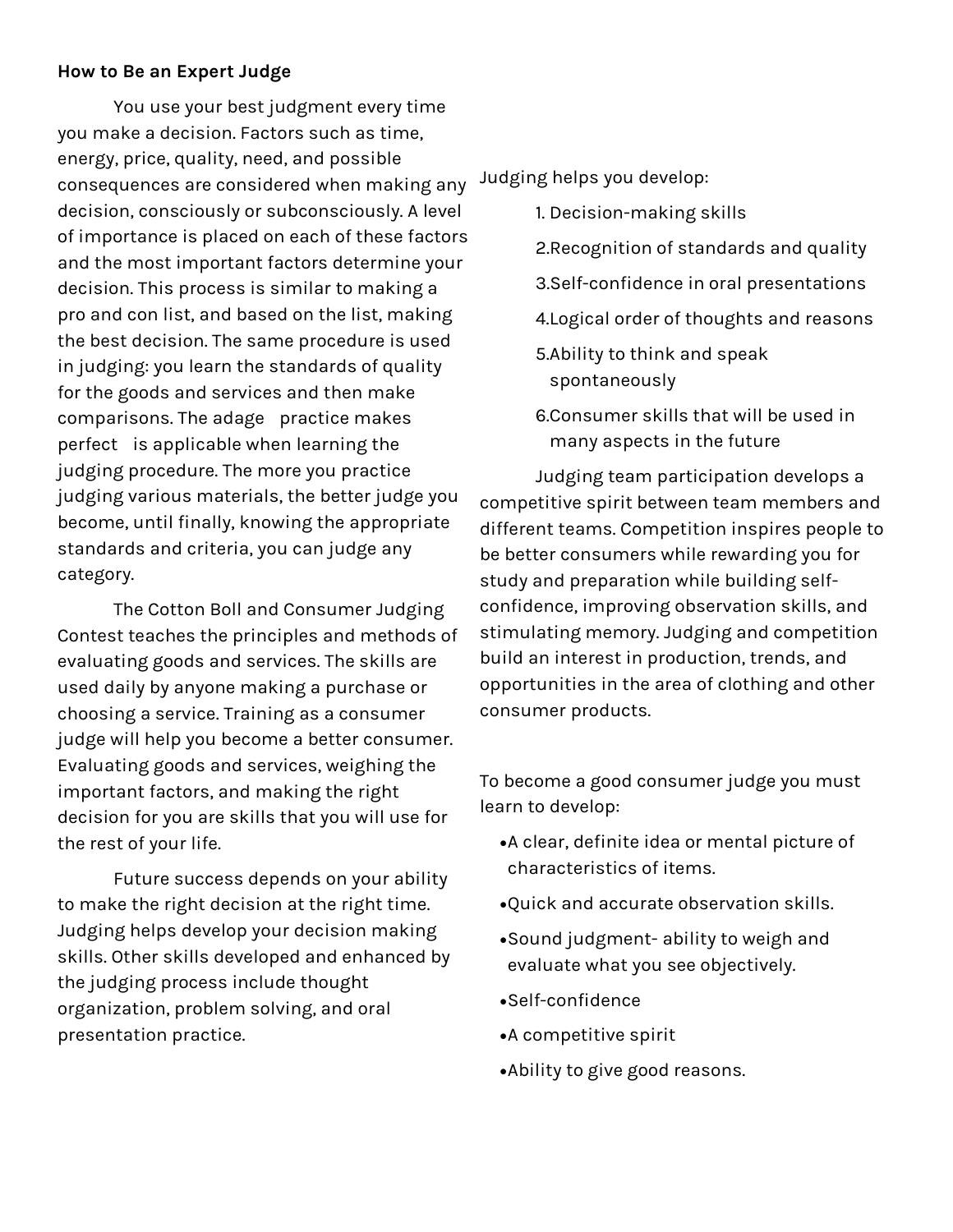# **Judging How-To**

The judging process consists of small learning stages that develop in a logical, consecutive order so that knowledge can be built on previous lessons. An important step in the judging process is envisioning an ideal product and then judging the product based on that image. Judging forces you to expand and improve your observation skills.

The basic principles of judging are the same for any item, even though the characteristics may vary by product. When judging, look for the strengths and weaknesses in each product and so you are able to spot them in future products you may judge. An able judge is always objective, never biased or prejudiced, and only considers the facts. An honest appraisal of the differences between items and a decision based on sound reasons are the heart of judging.

In judging you do your own work and learn to depend on your own judgment. Developing self-confidence is one of the most important aspects of judging. If you are confident in yourself others will be too, and you will have a stronger presentation. There are several steps in judging:

### **1. Information**

When judging, be completely informed about the product and its intended use. Learn the parts, appropriate names, and functions so that you may use them when making comparisons and presenting your findings. Understand the differences between the products, economic variations, and advantages and disadvantages of each product.

Now you're ready to begin judging a class. A class is made up of four items. A

situation statement will accompany each class and help you determine the needs of that consumer.

### **2. Observation**

Take an overall view of the class as a whole so that you can get the big picture. Look for items or characteristics that stand out. Then examine each item individually, observing them carefully, and evaluating the item on the requirements necessary to fulfill the situation of the consumer. It is important to observe if the product meets the standards set in the situation statement of the class. As you examine the items, make a mental picture of each.

### **3. Comparison**

When judging a class items, you should have five items in mind: the four class items presented to you and the ideal item described in the situation statement. Remember the most desirable features of the items you have see, then compare each item in the class to establish differences and similarities.

A class of items may be broken down several ways: an obvious top, middle pair, and bottom pair or an obvious top and bottom item. When evaluating the advantages and disadvantages, differences and similarities, all items should fall into place. When placing items, it is often easier to find the top or bottom item first. Don't place items based on small differences; look for large differences that affect cost and use. When you have selected the top item, place the others in order that they measure up to the top one.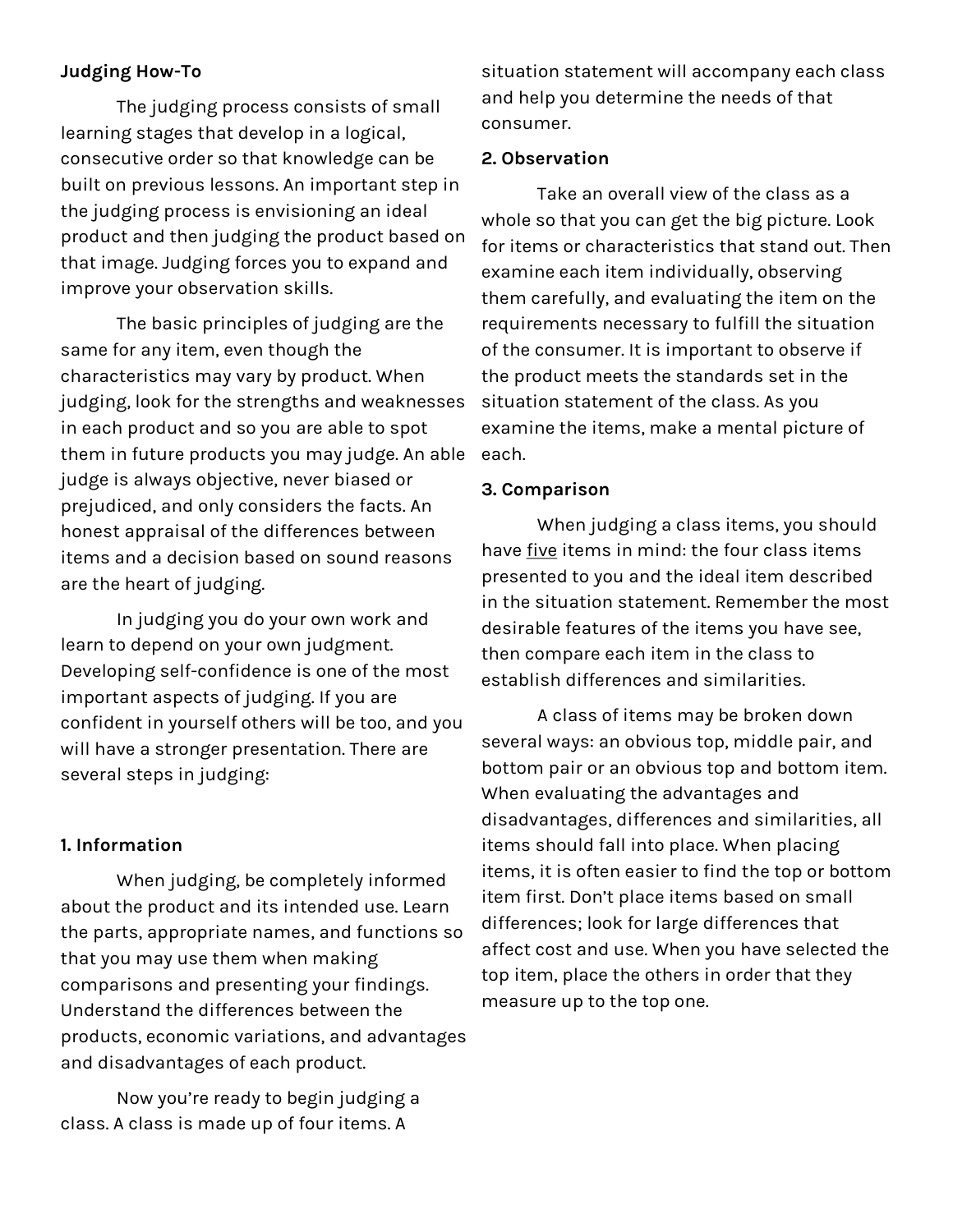# **4. Conclusion**

Arrive at a logical placing for the items in the class based on the usefulness of the qualities each item has for the situation. Assign the items either 1st, 2nd, 3rd, or 4th place. These rankings reflect the order you feel most accurately reflects the success at which these items meet the criteria of the situation statement. When considering placing, ask yourself:

- Were there differences and grants to note for each pair?
- Are there enough points to justify your placing?
- Did you change your placing after you began taking notes?

Judging a class is not the easiest job. It takes time to learn how to properly observe and place a class of items. Developing a routine to gather information needed to place a class makes the judging process easier.

To help you learn how to place a class here are some helpful ways to evaluate the items:

 First impressions are often correct. Quickly scan them items and write down your initial placement of the items. Stick with your first impression unless a closer look at your notes gives you a good reason to change the placement. If the class has an easy (close) top or bottom pair, note it and spend more time on the difficult placings.

 Take notes. Spend about minute on each item and write down the useful characteristics and the disadvantages. Then, place the items based on these characteristics. Compare your two placing. What did you notice on your inspection that reinforced your initial impression or changed your mind?

 Place the class based on the characteristics required by the situation statement. Spend one minute evaluating the item's characteristics: it's advantages and disadvantages.

 Place the class on the above findings. Compare this placing with the other two and, once again, ask yourself: What did you notice on your inspection that reinforced your initial impression or changed your mind?

Spend a few minutes taking notes on the class based on your final placing. Write a brief description of each item in order to recall the class, two to four definite differences in each pair and a list of all grants.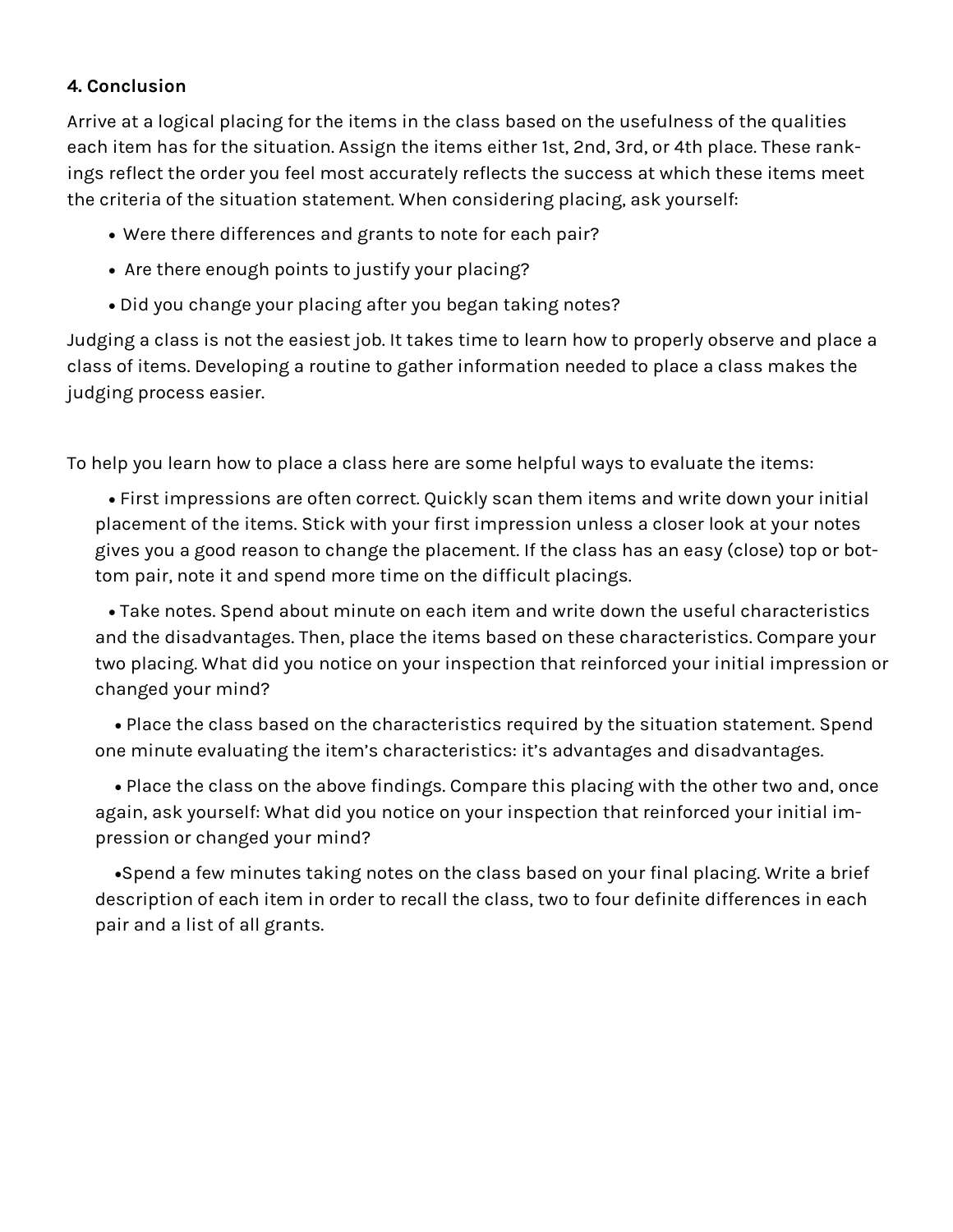# **The Judging Procedure**

Don't worry. You already know the basics of judging competition and garment item selection. This activity will help you combine these two types of knowledge.

# **Identify Class**

When you judge a class of items follow a logical sequence. What's the class you're going to judge? Once you have identified the class, consider the general characteristics of this type of garment, the places it might be worn, and the utility it might be expected to give.

# **Analyze the Situation Statement**

Read the situation statement carefully. Pick out the standards set for the class given by the statement. If cost and construction for garments aren't included in the situation statement, add them. The following are some things to look for as you read a situation statement.

Who: Age, sex, or any description of the person Use: What will the item be used for? Where will the item be worn? What will be done while wearing the garment? Features that would be needed or useful.

Care: What costs are involved? What amount of time is available? What equipment is available? What care skills does the person have? For garments: How often will care be needed based on color, how often worn, and the purpose or occasion for which it is worn?

Cost: How much money is available? A lot, not very much? Did he/she save to buy just what he or she wanted? Would he/she rather have one/ few of high quality?

Life or Wear Expectancy/Warranty/ Guarantee: Full or Limited Warranty. Fast-growing child or teenager. Invest in clothes and expect to last several seasons. Wears often.

Comfort (for clothing and shoes): Season of the year to be worn. Special needs or activities for which worn. Places or location worn.

Quality: An indicated preference for quality such as well-made, durable, etc.

Pretend you are judging a class of men's dress shirts. Here is a sample situation statement. Notice how information has been identified, giving standards by which you can evaluate the class.

# **CLASS 1**

### **Men's Dress Shirt**

|--|--|

- 
- 
- 
- 
- Warm/hot Weather

1. Age Rob is a **<sup>1</sup> high school student.** He is buying 2. Use a dress shirt to **<sup>2</sup>wear with his new suit.** He 3. Value for \$ wants a **<sup>3</sup> good buy** for his money. But the 4. Appearance shirt **<sup>4</sup>must look good**. Rob wants a **<sup>5</sup> easy to**  5. Care **care for** shirt that is **<sup>6</sup> cool and comfortable for** 6. Comfort in **spring and summer** weather.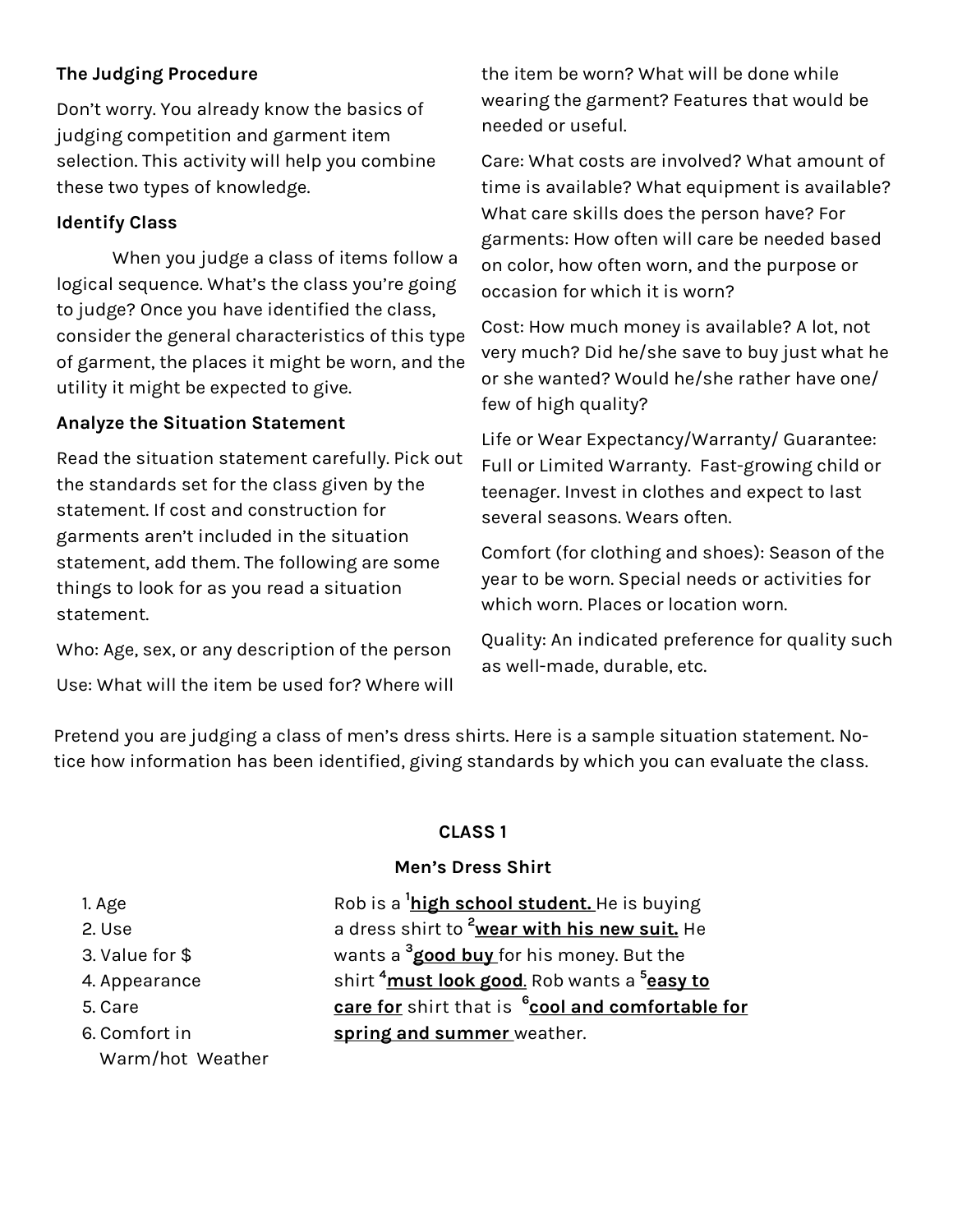*Quality of construction* may not always be the most important standard. When not mentioned in the situation statement, use it to differentiate between close pair. *Remember that a readyto-wear garment isn't necessarily the perfectly constructed and the quest for perfection may hinder selection.* On very limited money, consider only those construction points that can't be changed. For instance, a seam may be re-stitched or threads clipped. However, unmatched plaids or an uneven or puckered collar can't be changed.

Cost should be considered in relation to the situation and value or return for the money spent. For instance, two blouses may be of equal quality and cost, but one has more needed style details like pockets, and thus is a better buy. Cost-per-wear is also a good value of measure. Care cost, particularly if dry cleaningis required, should also be considered.

### **Determine the Placing**

Use the situation statement and your knowledge of clothing or consumer items to decide how you would place the class. Sometimes it's easy to pick the top item first. At other times, you might identify the lowest placed item quickly. Compare each item to the standards set in the situation statement. This is Step 4 of the decision-making process. Here's what you can observe about the four men's dress shirts in our example.

|                      | Garment #1                                                                                                                                                              | Garment #2                                                                                                                               |
|----------------------|-------------------------------------------------------------------------------------------------------------------------------------------------------------------------|------------------------------------------------------------------------------------------------------------------------------------------|
| <b>Fiber Content</b> | 100% Cotton                                                                                                                                                             | 60% Cotton, 40% Polyester                                                                                                                |
| Care Label           | Machine Wash<br>No Bleach<br>Tumble Dry<br>Iron                                                                                                                         | Machine wash, warm<br>Tumble dry, low<br>Remove promptly<br>Use non-chlorine bleach as need-<br>ed                                       |
| Price                | \$26.00                                                                                                                                                                 | \$15.00                                                                                                                                  |
| Color                | White                                                                                                                                                                   | White                                                                                                                                    |
| <b>Style Details</b> | Button-down collar<br>Patch pocket<br>Three-hole button<br>Yoke<br>Back pleat<br>Long set-in sleeves<br>Standard placket with 1 button<br>1-button cuff<br>Top stitched | Button-down collar<br>Patch pocket<br>Yoke<br>Back pleat<br>Long set-in sleeves<br>Standard placket<br>Top stitched collar, lapel, cuffs |
| Other Description    | Excellent quality fabric (best of<br>class)<br>Very good construction (best of<br>class)<br>Will need much care<br>Most comfortable (absorbent)                         | Moderate quality fabric<br>Fairly good construction<br>Needs moderate amount of care                                                     |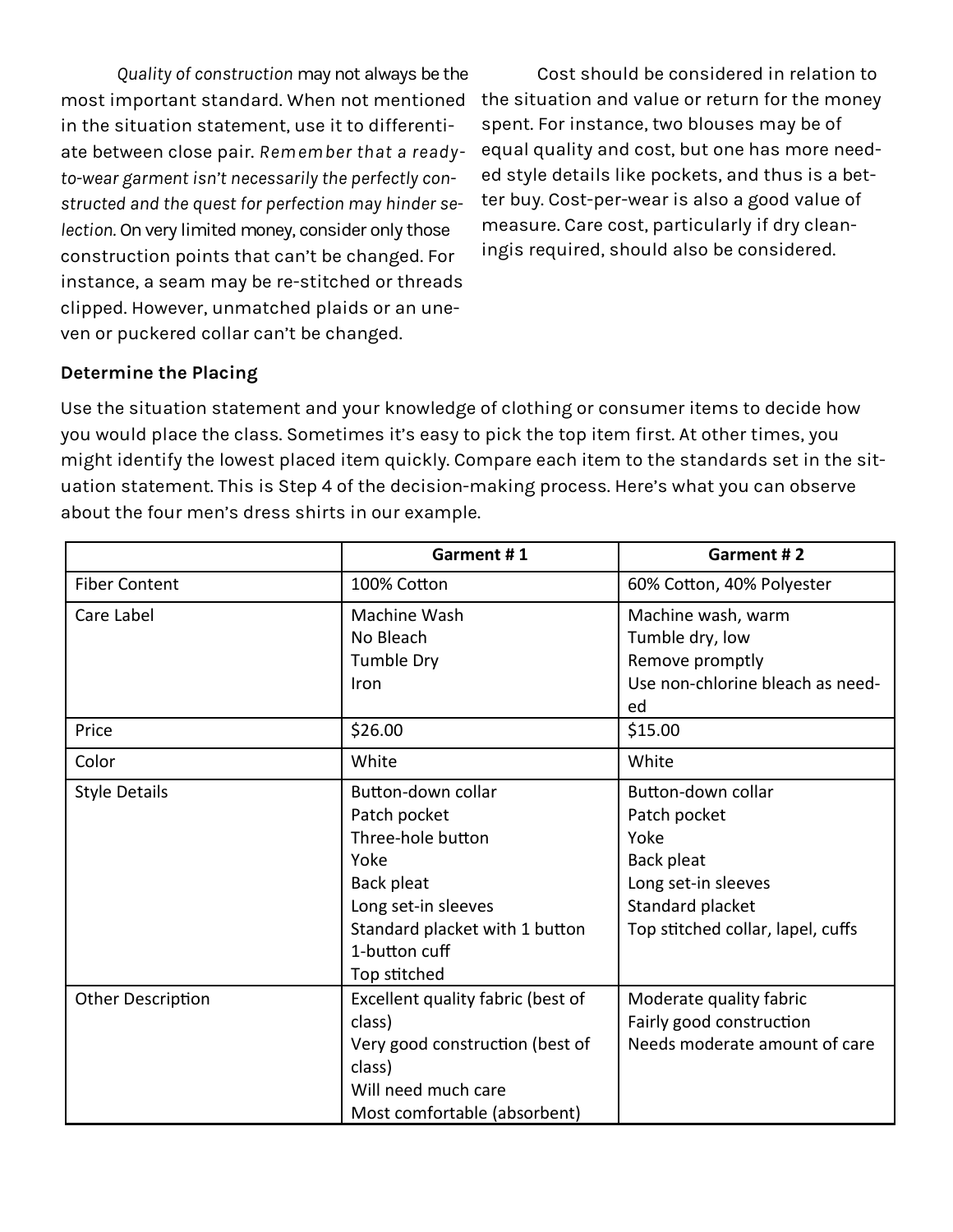|                          | Garment #3                           | Garment #4                           |
|--------------------------|--------------------------------------|--------------------------------------|
| <b>Fiber Content</b>     | 60% Cotton, 40% Polyester            | 65% Polyester, 35% Cotton            |
| Care Label               | Machine wash, warm gentle cycle      | Machine wash, warm                   |
|                          | Whites bleach when needed            | Tumble dry                           |
|                          | Colors/stripes only non-chlorine     | Only non-chlorine bleach when        |
|                          | bleach when needed                   | needed                               |
|                          | Tumble dry, medium                   | Touch-up ironing may be required     |
| Price                    | \$18.00                              | \$11.00                              |
| Color                    | White                                | White                                |
| <b>Style Details</b>     | Button-down collar                   | Button-down collar                   |
|                          | Patch pocket                         | Patch pocket                         |
|                          | Yoke                                 | Yoke                                 |
|                          | Back pleat                           | Back pleat                           |
|                          | Set-in sleeve with cuff              | Set-in sleeves with cuff and placket |
|                          | Double button cuff                   | Double button cuff                   |
|                          | Top stitched collar, cuffs, plackets | Top stitched collar, front placket,  |
|                          |                                      | cuff and standard sleeve placket     |
| <b>Other Description</b> | Good quality fabric                  | Poorest quality fabric               |
|                          | Good construction                    | Poorest construction                 |
|                          | Needs moderate amount of care        | Stitched long                        |
|                          |                                      | Seams not smooth                     |
|                          |                                      | Easiest to care for                  |
|                          |                                      | With 65% polyester will probably     |
|                          |                                      | be:                                  |
|                          |                                      | Least absorbent                      |
|                          |                                      | Thus hot to wear                     |
|                          |                                      | Most likely to pill                  |

# **Mark the Judging Contest Placing Sheet**

When you decided on the placing:

- Find the section that corresponds with the class you are judging (1, 2, 3, 4)
- Find the section that begins with the number of the garment you placed first.
- Then, find the placing of the other garments.
- Example: You placed the shirts 3-2-4-1. Find the combination of 3-2-4-1 and circle your choice

### **Prepare and Give Reasons**

Giving reasons for your decisions is an important part of CLOTHING JUDGING. When you explain your placing, you're giving reasons. You will need to

- Have a clear picture of the entire class in mind.
- Know the qualities or standards for the judged class.
- Be able to compare the good and poor points for each choice.
- Make notes and study them before giving reasons.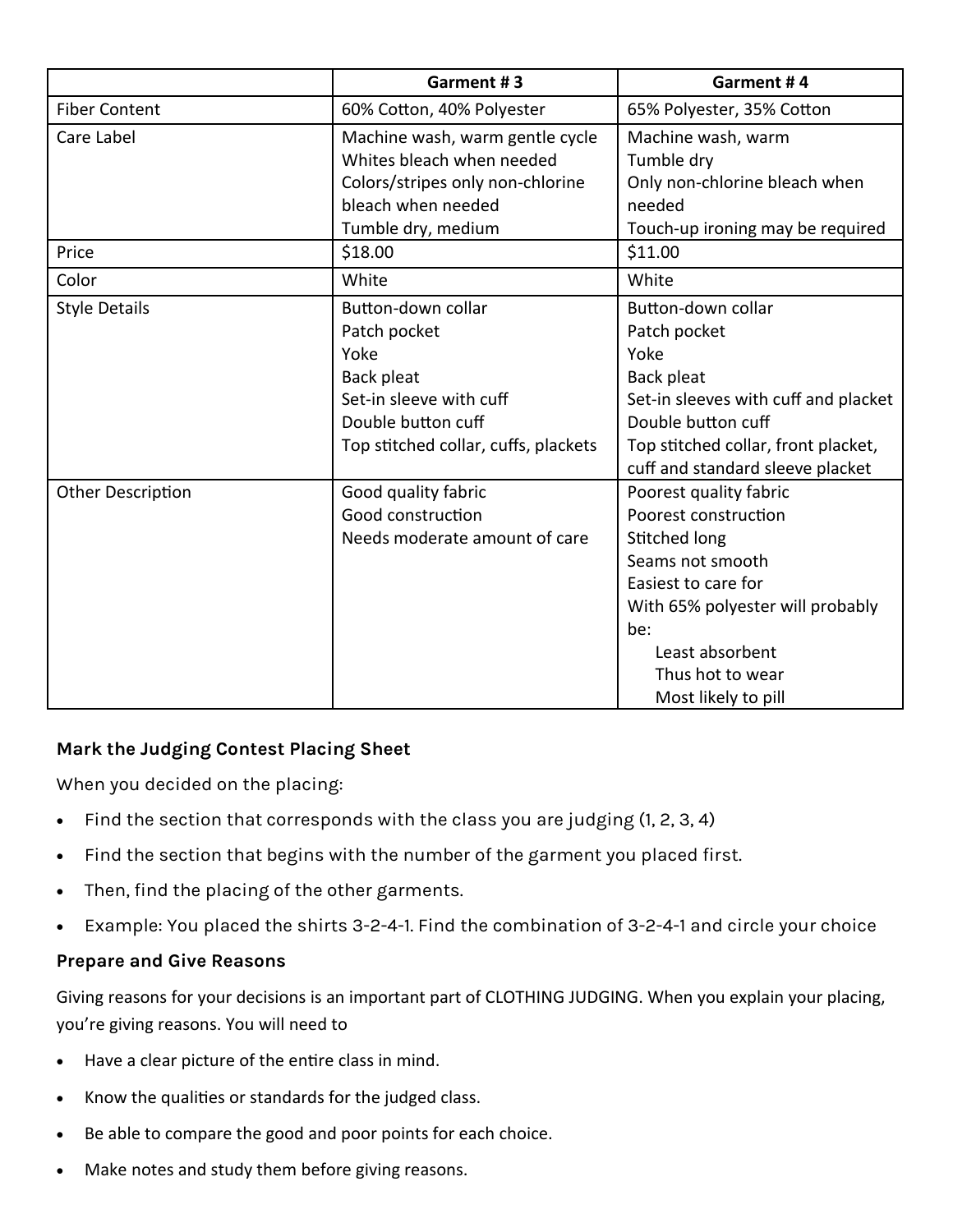# **Making Notes**

Your reasons will be easier to develop if you follow an orderly system. Begin by making good notes. They should be short, simple, and easy to use. Here is an example that will help you.

| <b>Reasons for Placing</b>    | <b>Admit or Grant</b>    | <b>Faults</b>                      |
|-------------------------------|--------------------------|------------------------------------|
| 3/2 Good quality for \$.      | 2/3 Same fiber content.  | Moderate quality, fabric, and<br>2 |
| Easy enough to care for.      | Similar care.            | construction.                      |
| Good quality fabric.          | Cost \$3 less.           |                                    |
| Good construction.            |                          |                                    |
| Good features/details.        |                          |                                    |
| 2/4 Good quality for \$.      | 4/2 Least expensive.     | Needs touch-up ironing.<br>4       |
| Fairly good construction &    | Good value.              | Poor construction.                 |
| fabric.                       | Easiest care.            | High polyester content.            |
| Good features/ details.       |                          | Not/non-absorbent                  |
|                               |                          | May pill                           |
| 4/1 More in line with budget. | 1/4 Best quality fabric. | 4 Too expensive.                   |
| Easiest to care for.          | Best construction.       | Must be starched and ironed or     |
|                               | Most comfortable.        | sent to laundry.                   |

# **Giving Reasons**

There's a basic format for giving reasons. The format helps you organize your thoughts for presenting reasons and helps the person listening to the reasons.

The following four steps will help you to plan your reasons.

- **1. Opening Statement:** Give the name of the class and order of placing. *Example:* I placed this class of dress shirts 3-2-1-4.
- **2. General Statement:** Give a general impression of the class. *Exam ple:* "This was a somewhat difficult class to judge, with a close middle pair and an obvious bottom shirt.
- **3. Explanation of Reasons:** Tell why one choice was placed over the next by comparison. Explain the major differences between the top pair, the middle pair, and the bottom pair.

*Example*: I place 3 over 2 and at the top of the class for its overall good quality for the price. Both fabric and construction are of good quality. It meets the easy care requirements for Rob and will have good appearance with the suit. Style features and details are typical of a dress shirt. I admit that 2 had the same fiber content and similar care instructions. It also cost three dollars less. However, I fault 2 for lacking the quality fabric and construction details of shirt 3."

In the middle pair, I place 2 over 4 because the overall quality is better. In general appearance, fabric and construction, it is superior to shirt 4. Granted, shirt 4 is the least expensive, a good value for the money and easy to care for. I fault it for having poor quality fabric, poor construction, and general appearance. The high polyester content will make it hot to wear and could result in pilling.

I place 4 over 1 because the price, \$11, is more in line with the budget and the high polyester fabric content makes it easier to care for. I grant that shirt number 1 is the best quality, best construction, and with 100% cotton fiber content the most comfortable to wear in warm or hot weather. I fault shirt 1 because of the high cost, even on sale, and the care required. 100% cotton needs starching and ironing or commercial laundry care. Price and easy care were important to Rob.

**4. Closing Statement:** Repeat the opening statement, but begin with therefore or for these reasons. Example: Therefore, I placed this class of dress shirts 3-2-4-1.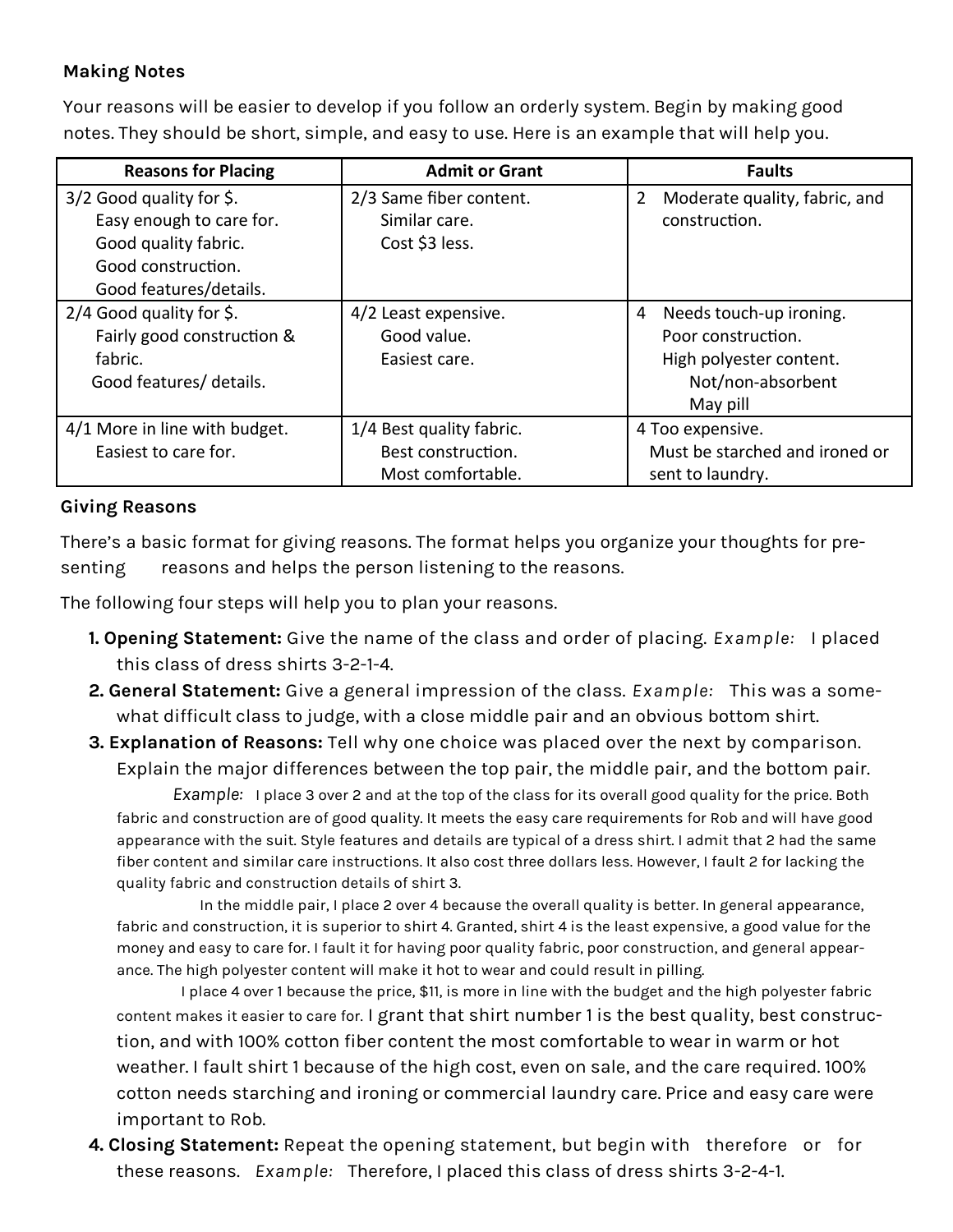### **Tips for Oral Reasons**

In the preparation of oral reasons, you are trying to inform the judge that you saw and analyzed the items in relation to the given situation. When you are being scored on your oral reasons what you say will have the greatest influence on the judge. However, the way you present your reasons also influences the judge. Your reasons will be scored on:

- **Accuracy and Completeness:** the placing and facts given. An accurate statement about the garments you judged.
- **Confidence:** used the decision-making process and believe your placing is correct.
- **Experience:** knowledge and use of the specific terms for the specific garments or items.
- **Poise:** at ease, good use of grammar and speaking skills, wide awake and alert.

For the class on which you are to give oral reasons, you should:

- Have in mind a **clear picture** of the entire class.
- Know the qualities or **standards** for judging that particular class.
- BE able to compare the good and poor **qualities** of each garment/item.
- Make **notes** and study them ahead of time. (DO NOT READ YOUR NOTES.)

## **Remember, the basic format for giving oral reasons is:**

- **Opening Statement**
- **General Statement**
- **Explanation of Reasons:** choice was placed over the next by comparison. Explain the major differences between the top pair, middle pair, and the bottom pair.
- **Closing Statement:** repeat the opening statement, but begin with therefore or for these reasons.

# **Here are some additional guidelines and terms you may find useful as you prepare and give your oral reasons. You should**:

- Be serious but pleasant. A smile is always welcomed.
- Use good posture. Stand on both feet and keep your hands relaxed DON'T FIDGET!
- Have confidence in yourself
- Look at the judge.

# **What you say:**

- Speak clearly and convincingly.
- Use short sentences that contain one thought. Do NOT run together sentences.
- Put them most important reason first.
- Use comparative terms. Example: more, 'better, less expensive, or some words ending in er.
- Be specific. For example, instead of saying, This shirt is better than, say This shirt is of better quality because it will last longer due to its durability.
- Be complete but not repetitious.
- Don't skip around. Follow a logical order. For example, on shirts—start at the collar, then move on to the shoulder seams, down to the sleeves, buttons, and hem. This is starting at the top of the shirt and moving downward.
- After giving reasons for your placement, admit the advantages of the lesser desired garment. Use words such as: I grant, I admit, I acknowledge, I recognize, concede, and on the other hand."
- The term today' is often used in livestock judging. It is not appropriate for clothing. Animals may change from day to day, but clothing items don't.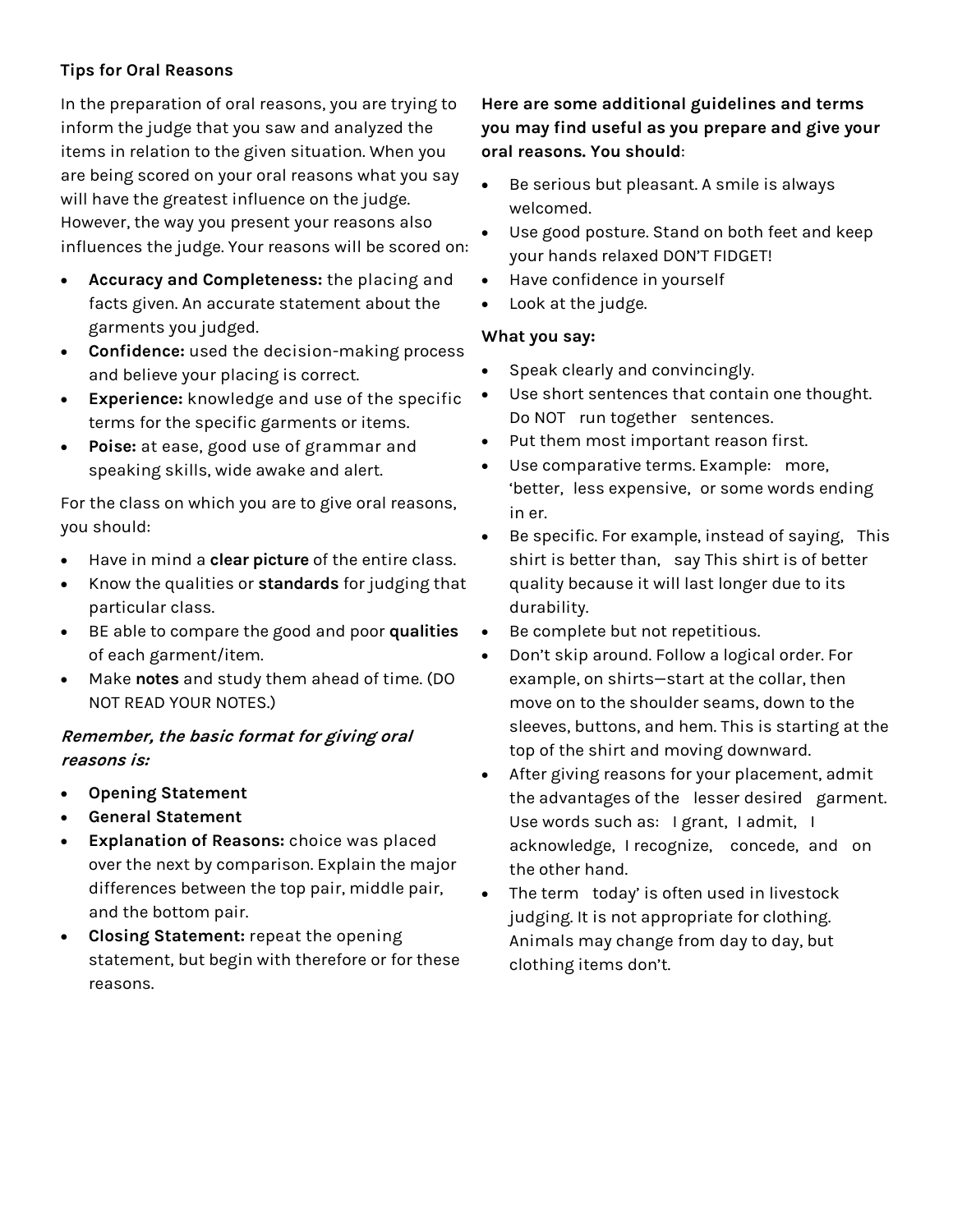Following this pattern, a sample class of reasons should be:

| because 1 is                                                 |  |
|--------------------------------------------------------------|--|
| I grant 2 is                                                 |  |
|                                                              |  |
|                                                              |  |
| In the middle pair, I placed 2 over 3 since 2 is             |  |
| --------------------------------<br>2 is                     |  |
| I fault 3 for                                                |  |
| _______________________than 2.                               |  |
| Moving to my bottom pair I placed 3 over 4 because 3 is      |  |
|                                                              |  |
| I placed 4 last and at the bottom of the class because it is |  |
|                                                              |  |

For these reasons ( or therefore) I place this class of

\_\_\_\_\_\_\_\_\_\_\_\_\_\_\_\_\_\_\_\_\_\_\_\_ 1-2-3-4."

| Don't Say            | <b>Instead Use</b> |
|----------------------|--------------------|
| Item                 | Specific Name      |
| I would like to see  | Lcriticize 2 be-   |
|                      | cause              |
| Kinds of; types      | Item number        |
| Number 2 over        | 2 over 1           |
| number 1             |                    |
| It                   | Item Number        |
| Lacks, an item lacks | The item is (point |
| something            | out fault)         |
| In the order of 2    | 2 over 1           |
| over 1               |                    |
| I am placing         | I place            |
| I am criticizing     | I criticize        |